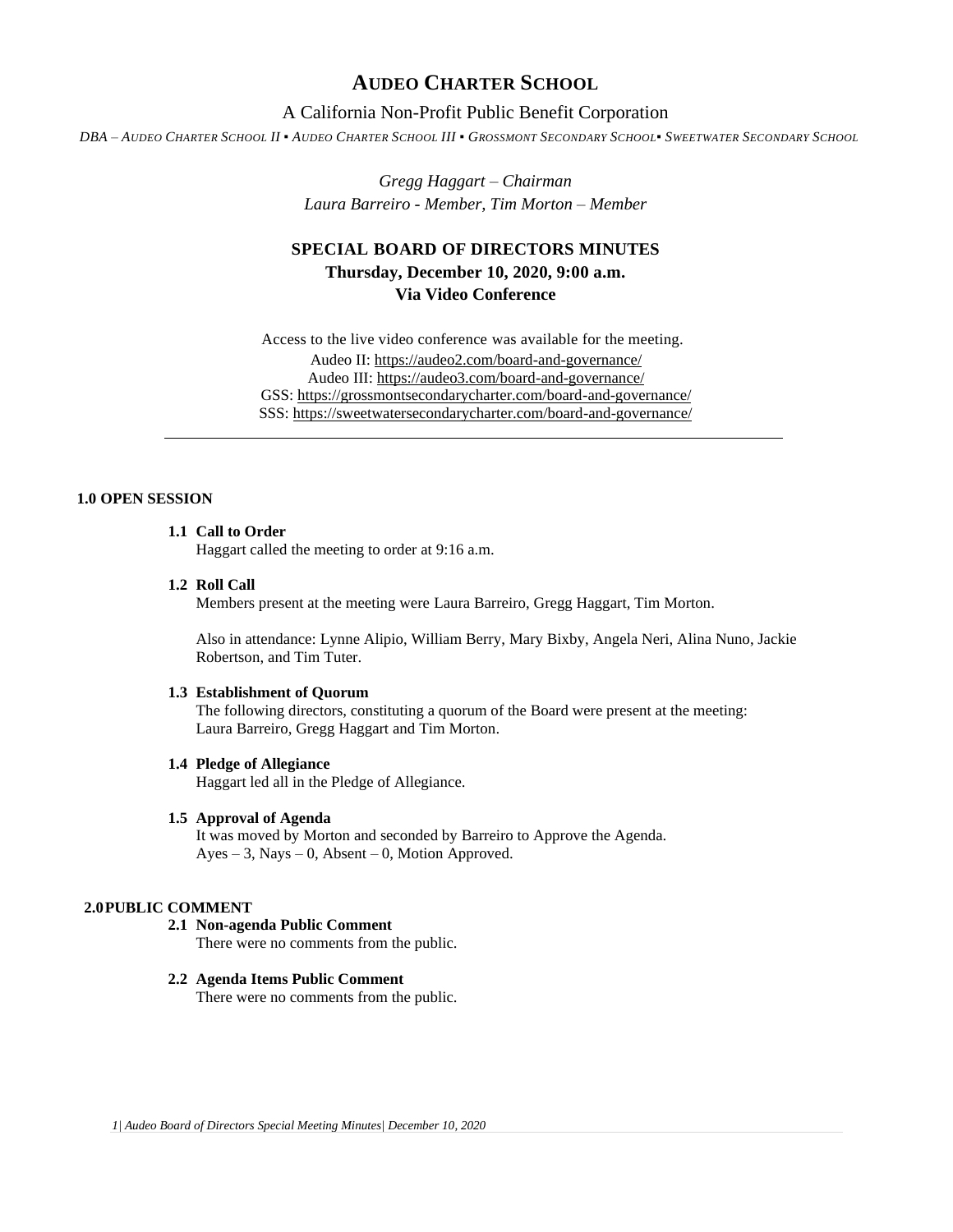#### **3.0ADMINISTRATIVE ITEMS**

- 3.1 Acceptance of Parent Representative Board Member Laura Barreiro Resignation effective December 31, 2020 It was moved by Morton and seconded by Haggart to Accept the Parent Representative Board Member Laura Barreiro Resignation effective December 31, 2020  $Ayes - 2$ , Nays – 0, Absent – 1, Motion Approved. *Barreiro-Abstained*
- 3.2 Approval and Appointment of Community Board Member Laura Barreiro effective January 1, 2021 It was moved by Morton and seconded by Haggart to Approve and Appoint Community Board Member Laura Barreiro effective January 1, 2021  $Ayes - 2$ , Nays – 0, Absent – 1, Motion Approved. *Barreiro-Abstained*

#### **4.0CONSENT AGENDA**

All matters listed under the consent agenda are considered by the Board to be routine and will be approved/enacted by the Board in one motion in the form listed below. Unless specifically requested by a Board member for further discussion or removed from the agenda, there will be no discussion of these items prior to the Board votes on them. The President recommends approval of all consent agenda items.

4.1 **Consent Action Items for The Audeo Charter School II, Audeo Charter School III, Grossmont Secondary School and Sweetwater Secondary School for each School**

**4.1.1** Approval of Board Meeting Minutes for October 21, 2020, 1:00 pm, October 21, 2020, 1:30 pm and November 4, 2020

It was moved by Morton and seconded by Barreiro to Approve Consent Items 4.1. – 4.1.1

 $Ayes - 3$ , Nays – 0, Absent – 0, Motion Approved.

## **5.0ACTION ITEMS**

#### **5.1 Action Item Specific to Audeo Charter School II**

5.1.1 Approval of the Local Control Funding Formula (LCFF) Budget Overview for Parents SY 2020-2021

It was moved by Barreiro and seconded by Morton to Approve the Local Control Funding Formula (LCFF) Budget Overview for Parents SY 2020-2021

Ayes – 3, Nays – 0, Absent – 0, Motion Approved.

#### **5.2 Action Item Specific to Audeo Charter School III**

5.2.1 Approval of the Local Control Funding Formula (LCFF) Budget Overview for Parents SY 2020-2021

It was moved by Barreiro and seconded by Morton to Approve the Local Control Funding Formula (LCFF) Budget Overview for Parents SY 2020-2021

 $Ayes - 3$ , Nays  $-0$ , Absent  $-0$ , Motion Approved.